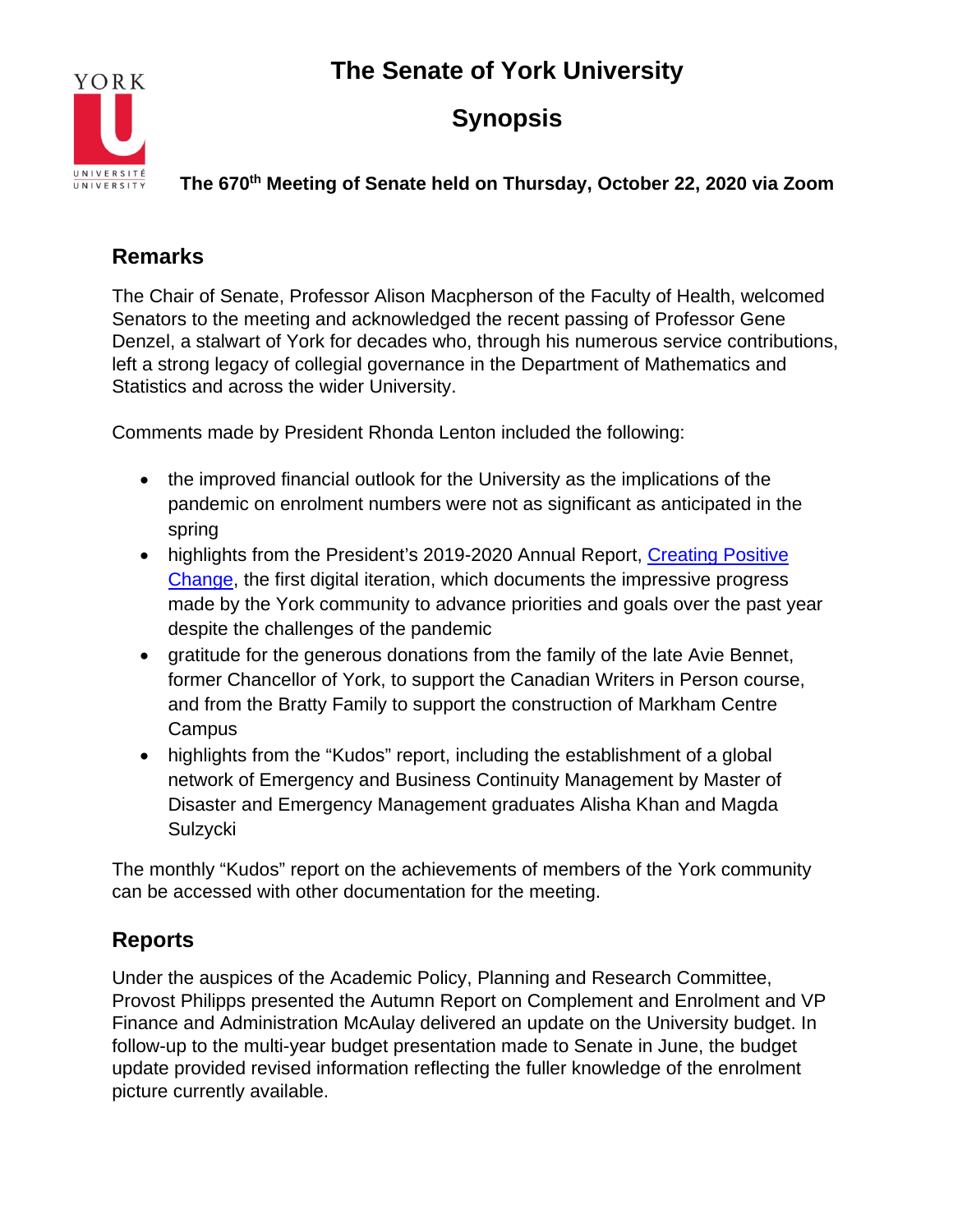## **Synopsis**

### **Approvals**

Senate approved the recommendations of its Executive Committee to:

- establish the Faculty of Environmental and Urban Change Faculty Council, effective 1 September 2020
- elect Professor Jeffrey S. Everett, Schulich, to the Tenure and Promotions **Committee**

On the recommendation of its Academic Standards, Curriculum and Pedagogy Committee, Senate approved:

- revisions to the *Common Grading Scheme for Undergraduate Faculties* and Honours Progression requirements, effective FW2023-2024, including:
	- o the establishment of the *Policy on York University Grading Schemes*
	- o the recission of the *Common Grading Scheme for Undergraduate Faculties*, Progression Requirements to Maintain Honours Standing, and Progression Requirements to Maintain Honours Standing in Bachelor of Engineering (BEng)
	- o the establishment of corresponding qualitative descriptors for the undergraduate grading scheme as an appendix to the *Policy on York University Grading Schemes*
- changes to coursework and language requirements for the PhD program in English, housed within the Graduate Program in English, LA&PS / Graduate Studies, effective FW2020-2021

### **Committee Information Reports**

#### **Executive (Professor Mario Roy, Vice-Chair)**

The Executive Committee's information items included the following:

- its ongoing monitoring of the impact of the COVID-19 pandemic on academic activities, with actions pertaining to the disruption outlined in its written Report
- encouragement for Senators to assist in the process of identifying prospective candidates to fill the remaining vacancies on the Tenure and Promotions and Tenure and Promotions Appeals Committees
- its approval of Senate Committee members nominated by Faculty Councils
- its review of Senate committee priorities for 2020-2021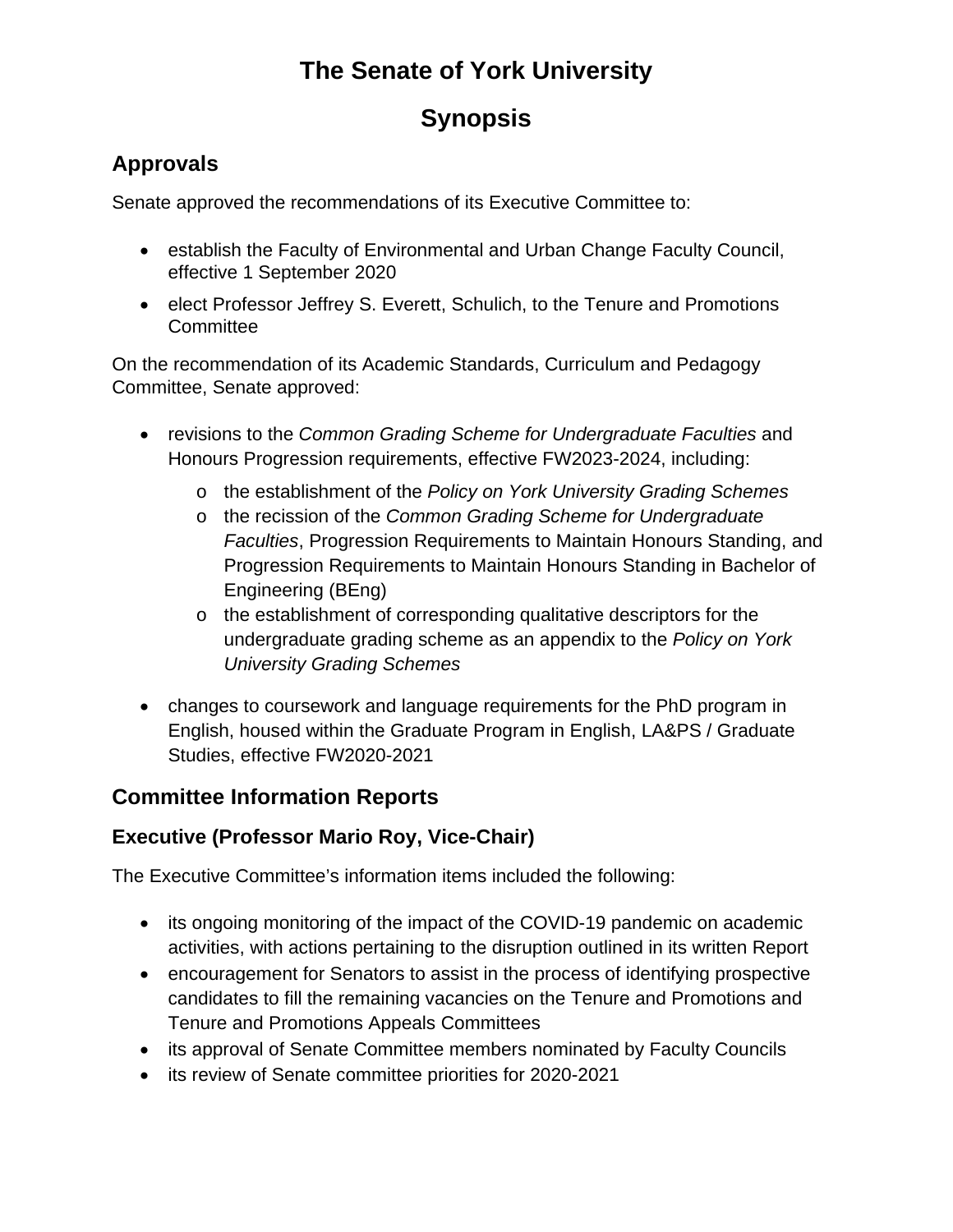## **Synopsis**

- the plans to position its Sub-Committee on Equity to coordinate and facilitate implementation of anti-Black and anti-Indigenous racism and equity, diversity and inclusion measures within collegial governance frameworks and processes
- its review of the Faculty Council rules and procedures of the Lassonde School of Engineering
- temporary actions taken by the Committee to support a Faculty Council experiencing uncertainty
- the completion of the mandate of the Temporary Sub-Committee established to review and resolve cases of outstanding provisional grades assigned as a result of the labour disruption in Winter 2018
- a consolidated report on actions taken by Senate in 2019-2020
- an update on its membership for 2020-2021

#### **Academic Policy, Planning and Research (Professor Brenda Spotton Visano, Chair)**

APPRC reported on the following items:

- its reflections on the Provost's Autumn Report on Complement and Enrolment and budget update
- its confirmation of 2020-2021 priorities, with a key focus on setting the stage to advance and track progress on University Academic Plan 2020-2025 priorities
- its identification of Markham Centre Campus as a priority, plans to include it as a standing agenda item for each meeting, and receipt of a briefing from the Provost on the status of campus planning earlier in the month
- its review of the results of the 2019-2020 Senator and Senate committee member surveys
- an update on its membership for 2020-2021

### **ASCP (Professor Chloë Brushwood Rose, Chair)**

ASCP's information items included the following:

- changes to Leaves of Absence and Registration Status regulations, Faculty of Graduate Studies
- sessional dates for three academic years, from SU2021 to SU2024, with an update to follow on the scheduling of Fall 2021 orientation activities

### **Awards (Professor Shayna Rosenbaum, Chair)**

With the call for nominations for the President's Research Awards issued earlier in the month, Senators were encouraged to submit nominations and promote the submission